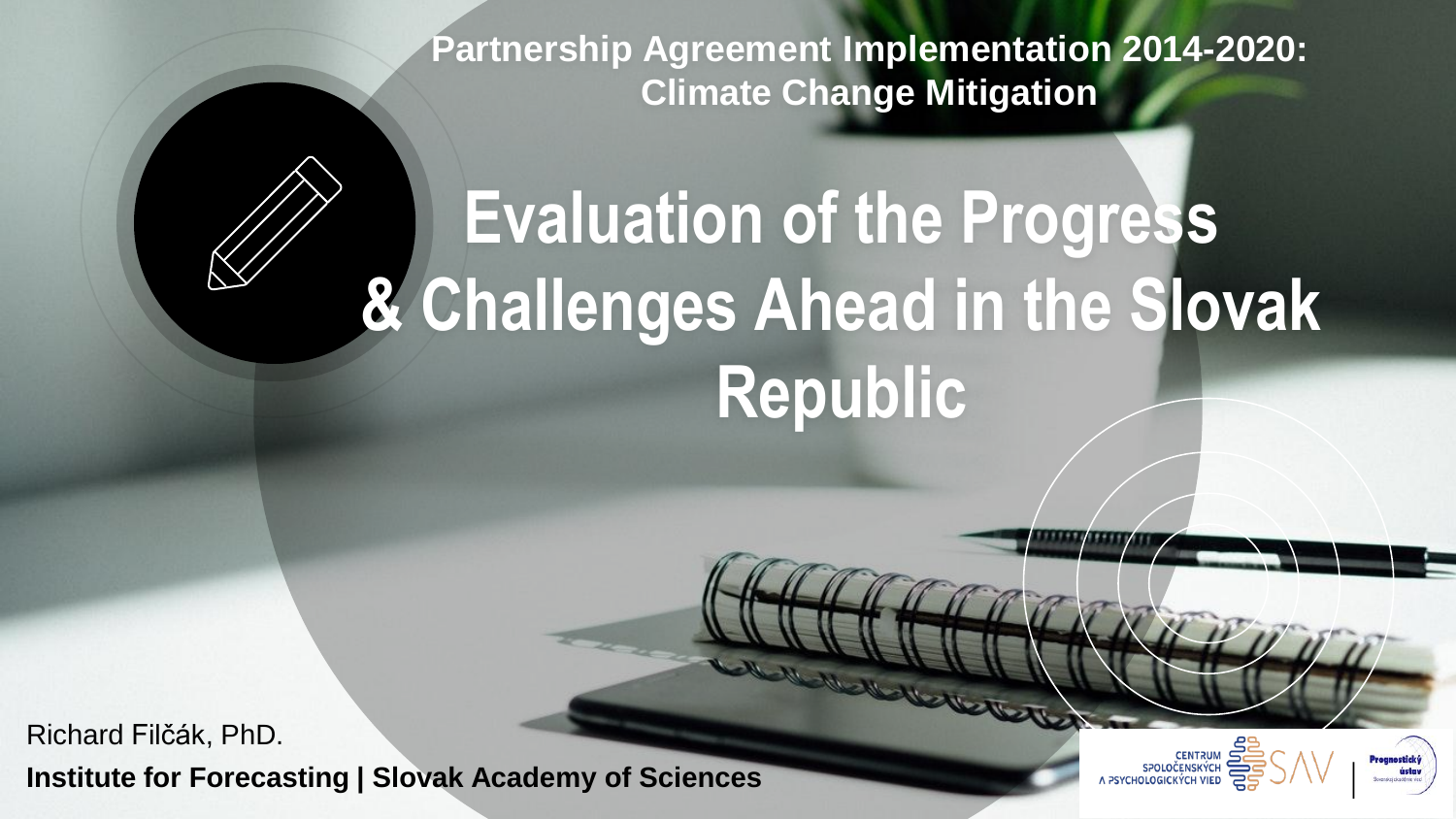



• Energy (excl. Transport) • Transport • Industry • Agriculture • Waste

○ **Assessment** of the progress made in implementing the PA and current programming period 2014-2020:

- Programming & Implementation
- Achievements
- Lessons Learned

**Focusing** specifically climate change targets:

- Reducing greenhouse gas emissions by not more than 13 % compared to the benchmark year
- Increasing the share of renewable energy in final energy consumption to 14 %
- Moving towards a 16.4 % increase in energy efficiency (Mtoe)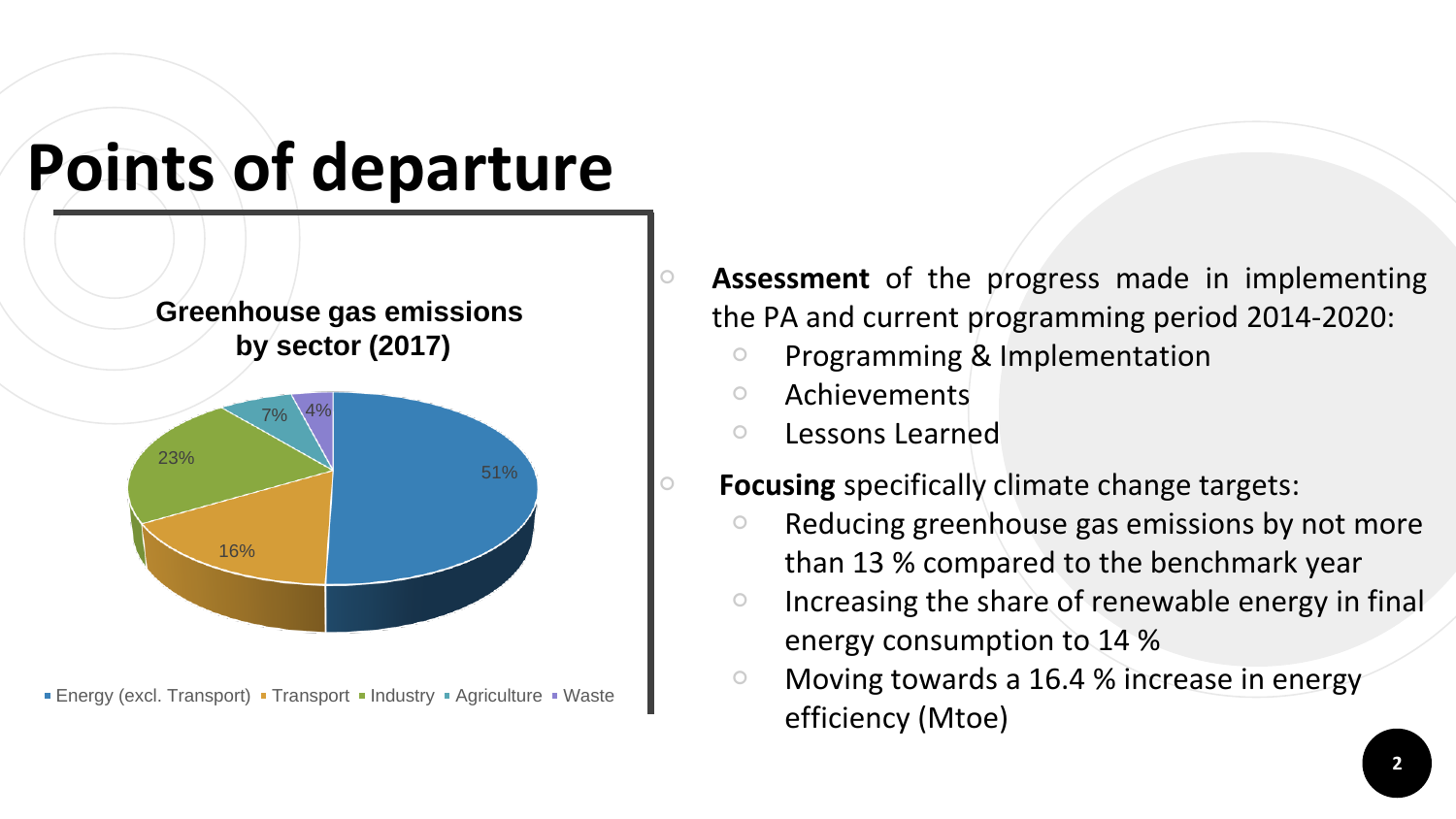## **EU 2020 Targets**

| <b>Target</b>                                                                            | 2014  | 2015  | 2016  | 2017  | 2018         | <b>SK target</b><br>2020 | <b>EÚ28</b>  | <b>EU28</b><br>target<br>2020 |
|------------------------------------------------------------------------------------------|-------|-------|-------|-------|--------------|--------------------------|--------------|-------------------------------|
| Increasing the employment rate of the population<br>aged 20-64 (%)                       | 65.9  | 67.7  | 69.8  | 71.1  | X            | 72.0                     | 72.2         | 75                            |
| Increasing combined public and private investment in<br> R&D (% GDP)                     | 0.88  | 1.17  | 0.79  | 0.88  | X            | 1.2                      | 2.06         | 3.0                           |
| Reducing greenhouse gas emissions by at least<br>20 % compared to benchmark              | 54.82 | 55.44 | 55.63 | 57.08 | X            | 113.00                   | 77.64        | 80.00                         |
| Increasing the share of renewable energy in final<br>energy consumption to 20 %          | 11.7  | 12.9  | 12.0  | 11.5  | X            | 14.0                     | 17           | 20                            |
| Moving towards a 20 % increase in energy<br>efficiency (Mtoe)                            | 15.3  | 15.4  | 15.5  | X     | $\mathbf{x}$ | 16.4                     | 1542.7       | 1483                          |
| Reducing school drop-out rates (% of population<br>aged 18-24 years)                     | 6.7   | 6.9   | 7.4   | 9.3   | 9.31         | 6.0                      | 10.6         | 10.0                          |
| increasing the share of the population aged 30-34<br>having completed tertiary education | 26.9  | 28.4  | 31.5  | 34.3  | 36.8         | 40.0                     | 40.5         | 40.0                          |
| Population at risk of poverty and social exclusion. (%)                                  | 18.4  | 18.4  | 18.1  | 16.3  | x            | 17.2                     | $-4.18$ mil. | -20 mil.                      |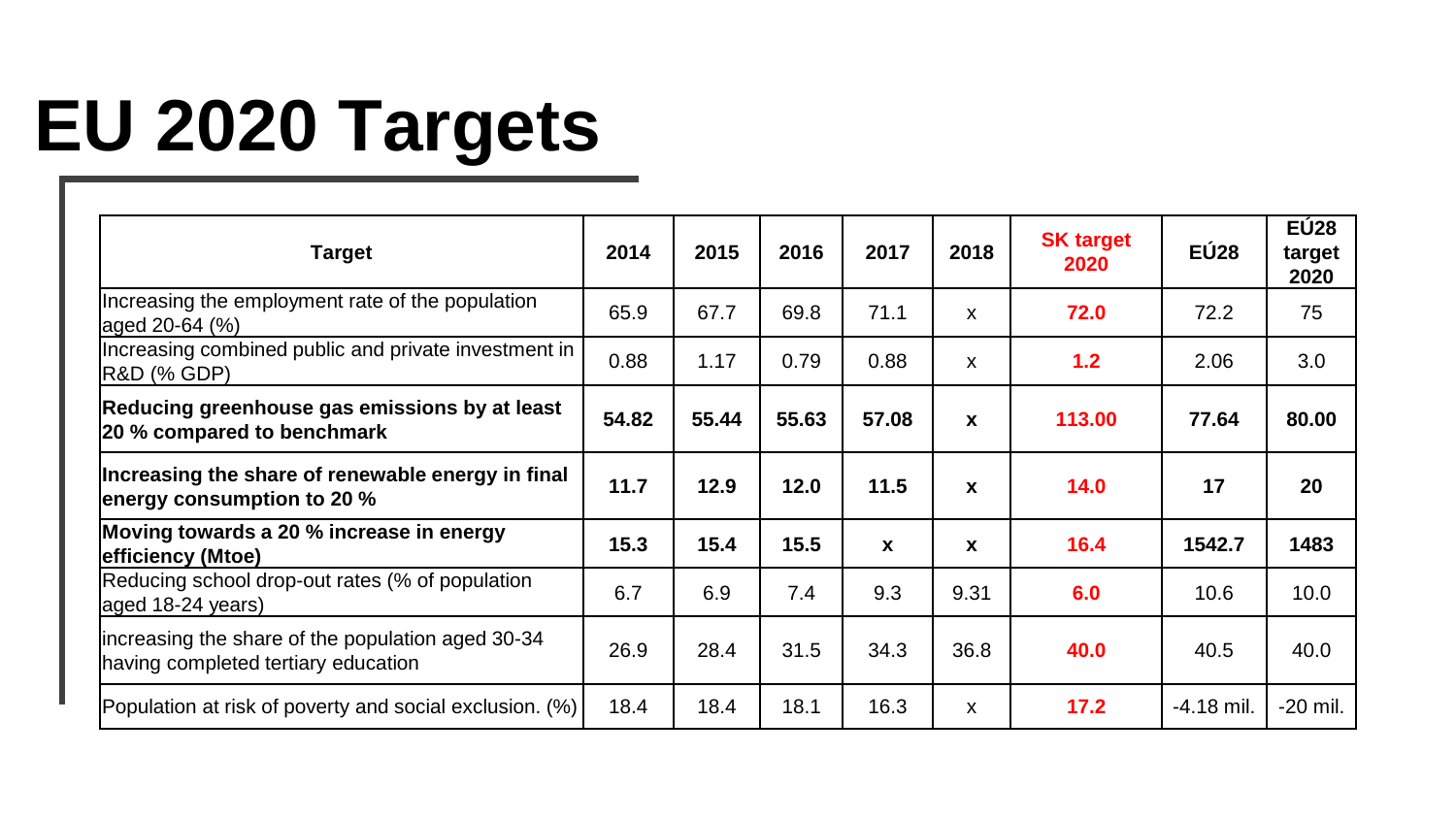#### **ESIF as a leverage point (2014-2020)**

- **A positive trend in emission reduction** stimulated by the ESIF especially in heating sector, insulation/retrofitting buildings as a success story
- **Mixed results in renewable energy** production (feed-in tariff vs. connectivity to the grid)
- **Coal mining phasing out by 2023** will positively impact energy mix and ESIF already play crucial role in the transformation of Upper Nitra Region
- **Industrial transformation** and SME sector successful to some extend, but face biggest challenges: 30% of the workforce in industry, problem of big polluters and carbon leakage
- **Insufficient results in Transport sectors:** Some advances in railway, public transport, but very limited progress in sustainable mobility/smart cities
- **Missed opportunities in R&D** and chronic inability to utilise opportunities provided in this area by ESIF. Upcoming Strategy of Intelligent Specialisation and improving framework of focus on low-carbon, circular economy *Vs* fatal failure of the management
- **Increasing use of financial instruments**, combination of ESIF with commercial and budget resources as appositive trend
- **Administration and implementation hinders potential:** Low-quality of technical assistance, public procurement, conflicts with the Law on State Aid and lengthy administrative processes have proven to be the most serious barriers.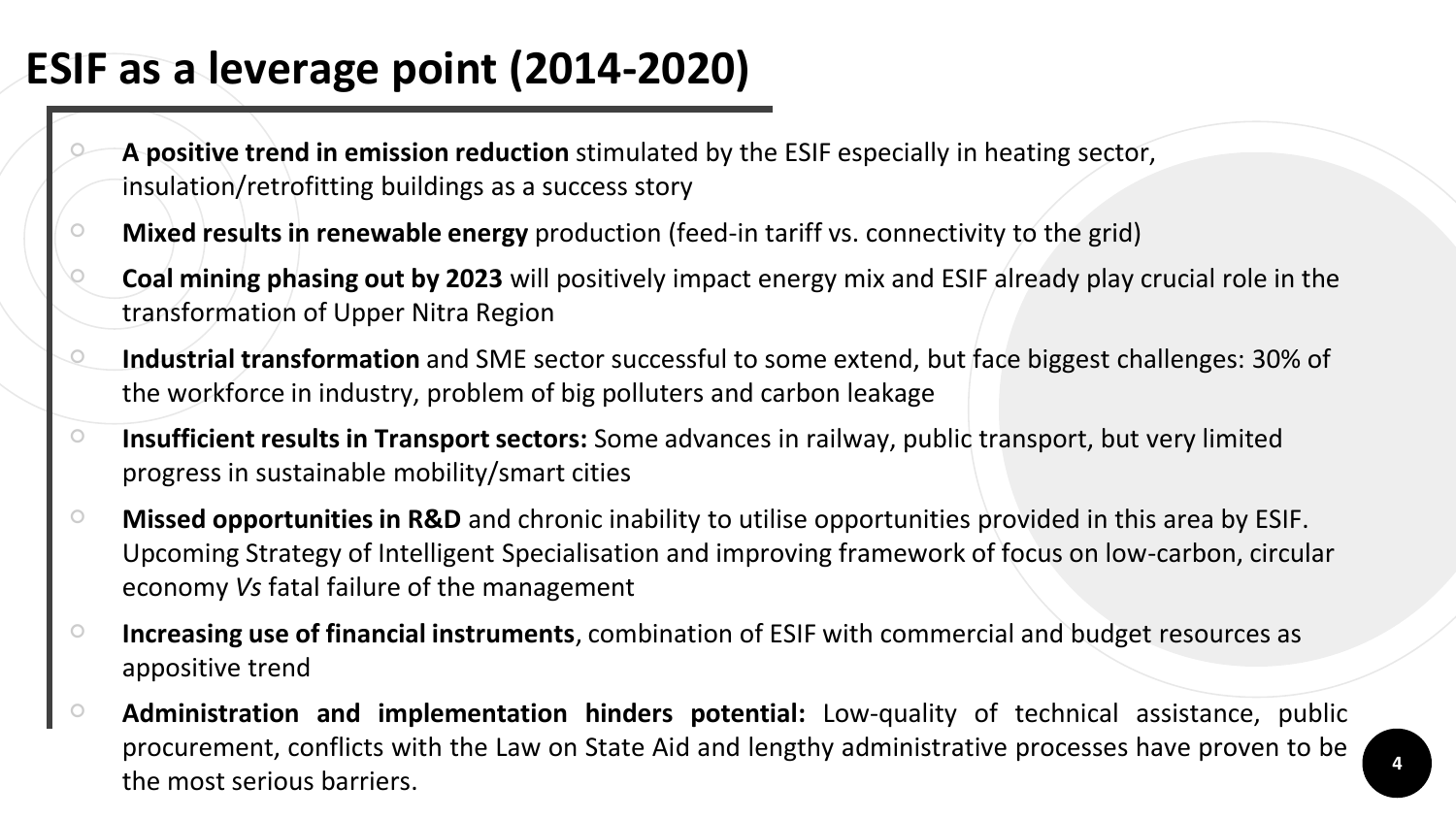### **Outlook & Opportunities**

- Using policy framework of the **EU as the key modernisation factor**:
	- Clear signals of the carbon neutrality, Green Deal, Multiannual financial framework 2021-2027 (percental targets) will shape national policies
- Move from the **"low-hanging fruits"** to more **advanced approaches** required by climate neutrality: Need for a massive investments into R&D and smart transformation to low-carbon/circular economy
- **Scaling down** and building on good practise at regional and municipal level:
	- Addressing difficulties in harness potential of mitigation measures (reduction of emissions from heating, transport and electricity) and adaptation measures (water retention, green buildings and cities) for a cumulative effect of improving the quality of housing, air, and household costs and sustainable mobility.

#### ○ Addressing **Climate Mitigation as a Social Issue:**

- Aging of the Slovak population associated with expected turbulences on the labour market, social inequalities leads to energy poverty.
- Investments in automation and digitization reduce the need for labour, not only in industry and technical work, but also in administration.

#### **Will the crisis change everything or nothing?**